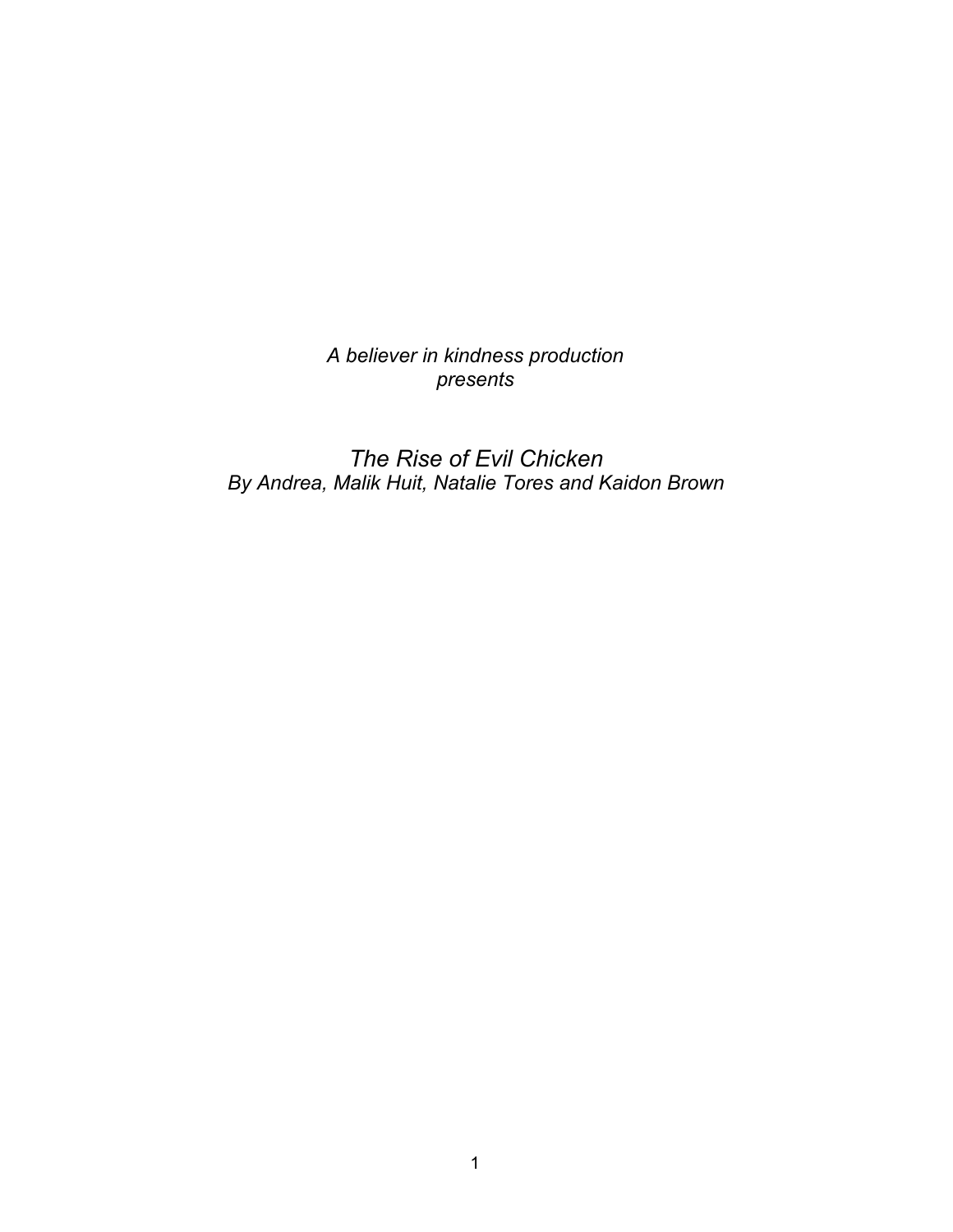*Evil Chicken: Has a mohawk.*

*Emma: Wears boots, pants, cowboy hat and shirt. Carries a purse that has useful items in it.*

*Chicken Slayer: Wears a sheriff's hat and sword just for show. Always has his Jordans on and carries Louisiana Hot Sauce.*

*Drift: Dreams of playing football. Wears his gear. Gloves that have finger holes in them. He has glasses. He is the driver of the group. He drives lamborghini.*

*Setting: A fiery forest, the acid rain is falling down. On one side of a river is the Evil Chicken on the other our heroes. Behind Evil Chicken, you can see an old barn and a giant chicken coop. The Evil Chicken surrounded by two bodyguards comes out of the earth and attacks our heroes…*

**Evil Chicken:** I'm gonna destroy your dreams...bwaha ha ha ha. You are never going to get out of this nightmare!

**Chicken Slayer:** I believe in peace in this world because the world could burn and turn into a devils zone.

**Ema:** Our dreams are worth fighting for Evil Chicken. Everyone has dreams and I know they can do it.

**Drift:** Like...I believe that I can play football because I try hard to be a pro.

**Everyone:** We do have dreams we do

**Drift:** It doesn't bother me if you don't believe because I will keep fighting until I get my day.

**Chicken Slayer:** And beside if you destroy this world, I will my tell my Mommy and Daddy on you and you will feel my wrath.

**Evil Chicken:** You will never be able to defeat me. What do I look like to you, a chicken?

*Evil Chicken's Guards throw these balls that have gas in them. The gas makes our heroes fall asleep.*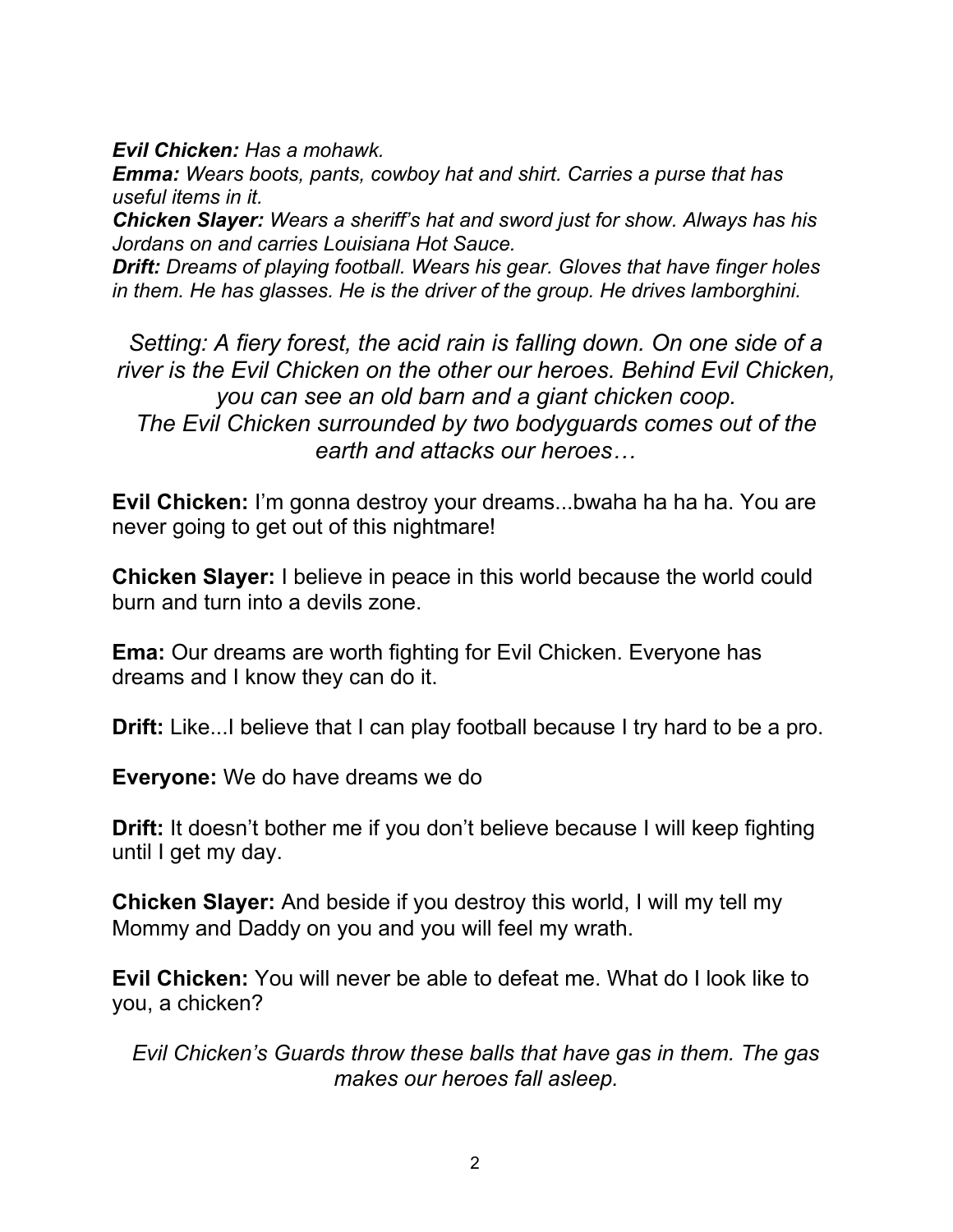**Chicken Slayer:** We won't give up until we….are…..dead….

## *heroes fall to the ground*

*When they wake up they are in different prison cells. It's the big green chicken coop guarded by lasers, sharks, zombies and robots. Lights are flickering. Seeds and eggs are on the ground. Our heroes have to sleep on the ground. There are scratches on the walls from tigers and other animals. They each have another person in their cell who have been there for many years.*

**Emma:** This looks like a chicken coop….maybe we can knock it down if we work together

**Drift:** Let's free all the prisoners

*They combine their powers to break down the walls. They put their hands together and push.*

**Emma:** It's metal but it starting to move

## *They escape their cells*

**Chicken Slayer:** Now off to find Evil Chicken

*One of the guards steps forward. He has an epic scar on his face and he's wearing a coat.*

**Guard:** I think I can help with that. Evil Chicken has my family please defeat him and free them.

**Emma:** We'll do everything we can now where is he?

*The guard shows them to Evil Chicken's lair but he has betrayed them. It is a trap.*

**Guard:** I'm so sorry but Evil Chicken has my family. He said he would turn them into chickens.

*All of sudden steel bars close from all directions trapping them in groups separating them.*